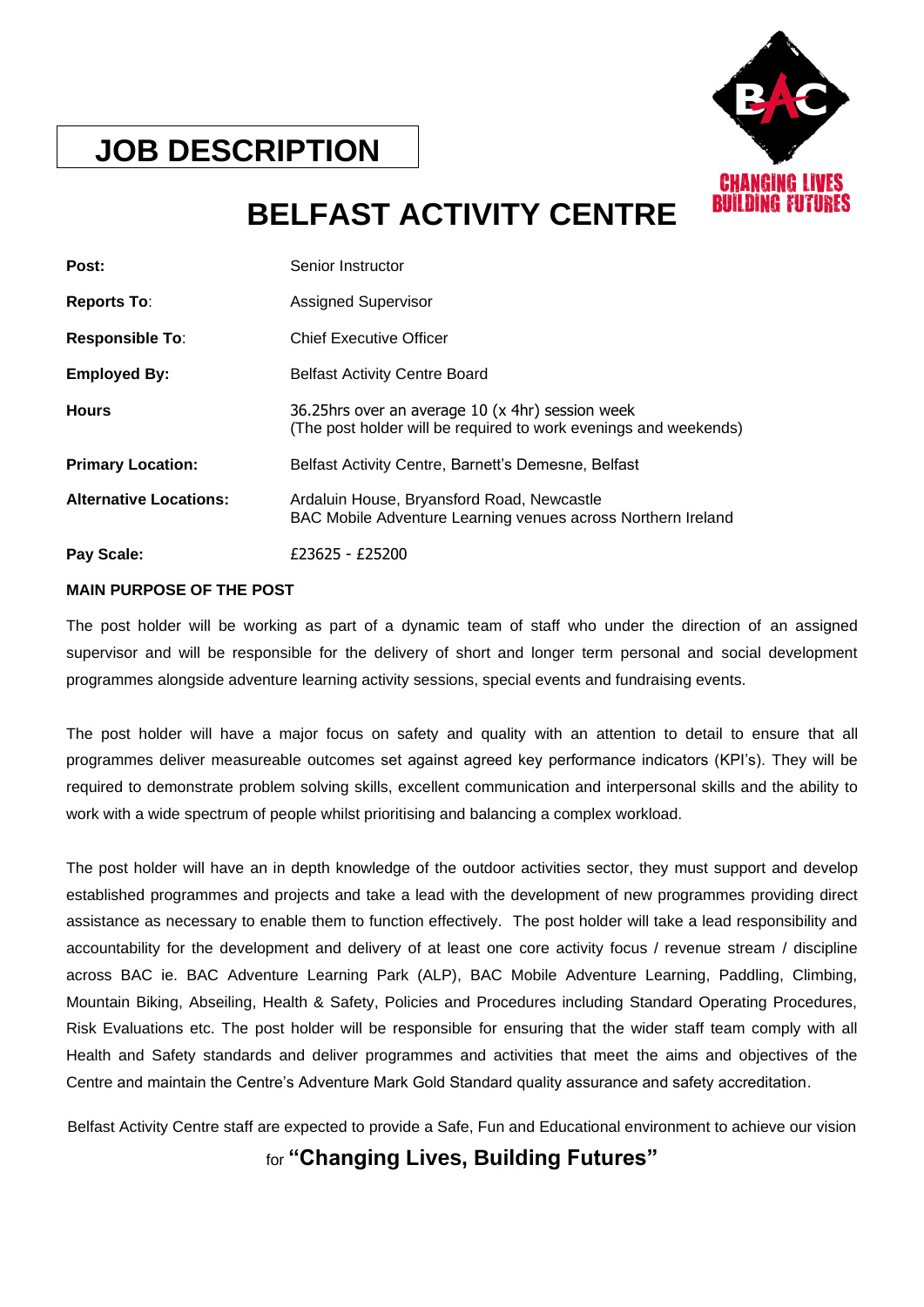#### **DUTIES**

**Strategy:**

- To assist with the continuing professional development (CPD) of the BAC team and maintain your personal CPD to meet BAC's strategic plan and operational delivery needs and priorities
- To play a key role within the Operations Team ensuring that effective and positive communication is maintained at all levels within the organisation to support a focused, motivated and coordinated "one team" approach
- To provide a leadership role across the staff team to promote and deliver the Charity's *"Vision, Mission and Values"*

#### **Programme and Delivery:**

- To take a lead in ensuring staff are delivering safely within standard operating procedures whilst supporting the health and safety culture within the organisation
- To assist the supervisory and management teams to ensure a consistent approach for the quality of programmes and activities delivered across the operations team
- To maintain and improve the quality and range of experiential learning opportunities and accredited courses and programmes delivered to all participants at the Centre
- To ensure that all functions and disciplines are working together to provide a seamless journey for participants
- To administer (through appropriate panning and resourcing) and deliver a range of short and longer term personal and social development programmes and adventure learning activities
- To ensure that funding targets, budgets and programme objectives are met for all assigned programmes and activities delivered within the Centre
- To ensure that all functions and disciplines are working together to provide a seamless journey for participants
- To support BAC's Instructor Development Programme, Part Time Instructors and Volunteers by assisting in their development and training
- To assist with the general running and maintenance of the Centre as required
- To assist on funding generating activities and events

#### **Human Relations (HR)**

- To provide staff supervisory support, if required, for the BAC Senior Management Team
- To provide regular supervision and annual appraisals for designated staff (if applicable)
- To support the discipline of staff with regards to safety, quality of delivery, general housekeeping and site presentation
- To work with the training instructor(s) to identify and support staff with their continuing professional development and training
- To be an active member of the operations team within the centre and to attend and positively participate in and contribute to scheduled BAC staff meetings and staff training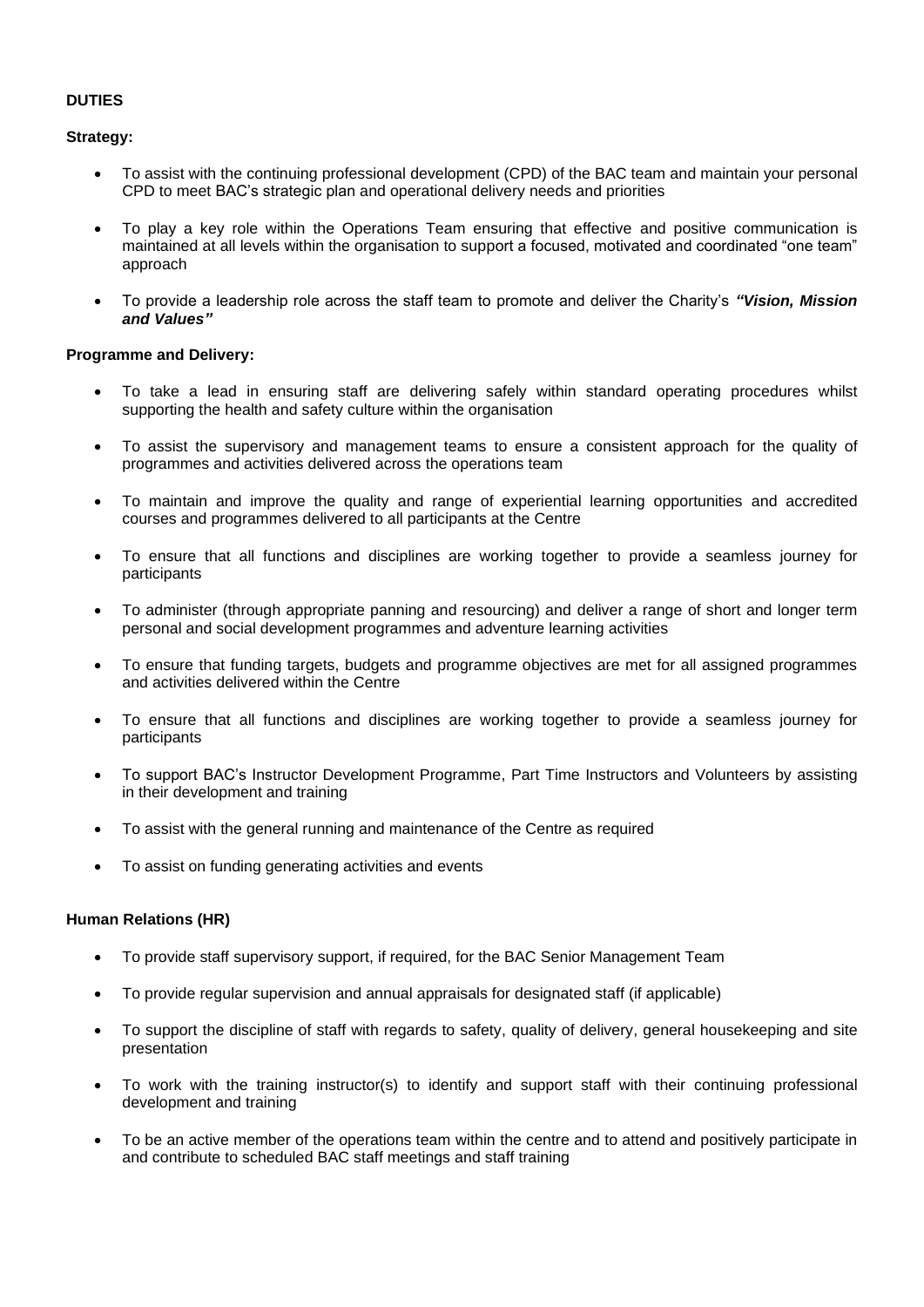• To support the BAC recruitment process for staff, if required, with technical and competency advice and feedback

#### **Administration**

- To operate and comply with the administrative and booking systems and processes to ensure the smooth delivery of programmes within the Centre
- To provide input into the implementation of safety management systems whilst ensuring staff are delivering in accordance with policy and practice
- To ensure that monitoring and evaluation procedures and processes are followed and that management and funder reporting information is captured and presented as required and on time
- Other duties associated with the post at the direction of the Centre Manager

#### **PERSON SPECIFICATION**

#### **Essential criteria**

The post holder will be expected to:

- 1. Hold a minimum of two recognised National Governing Body Awards or Qualifications that are deemed to be appropriate to the operational or developmental needs of the Centre and/or the individual projects/programmes. The Post Holder must be prepared to undertake approved additional training if required.
- 2. Experience of working with a broad range of people including young people from socially or economically disadvantaged backgrounds or communities, young people with a recognised physical or mental disability, individuals and/or groups from ethnic or minority communities.
- 3. Demonstrate a minimum of two years experience in directly managing a team and/or programme or project management.
- 4. Have developed good leadership, training, communication, time management and presentation skills with the ability to be a strong team leader and player, but also the ability to work on own initiative.
- 5. Hold a current clean driving license including a licensed entitlement to drive a minibus (D1) with CPC Card and an entitlement to tow a trailer (D1+E)
- 6. Have basic computer skills and the ability to self-generate typed reports.

#### **Desirable Criteria**

- 1. Have a recognised third level qualification in youth work, disability or special needs, education, a sports related discipline or a health related specialism.
- 2. Be able to demonstrate the ability to work effectively with a range of age and profile groups including young families, children, youth, young adults and/or older persons.
- 3. Have a knowledge and understanding of the Duke of Edinburgh's Award/Presidents Award and experience of planning and leading the expedition section of the Award at either Bronze, Silver or Gold level.
- 4. Hold a valid First Aid certificate.